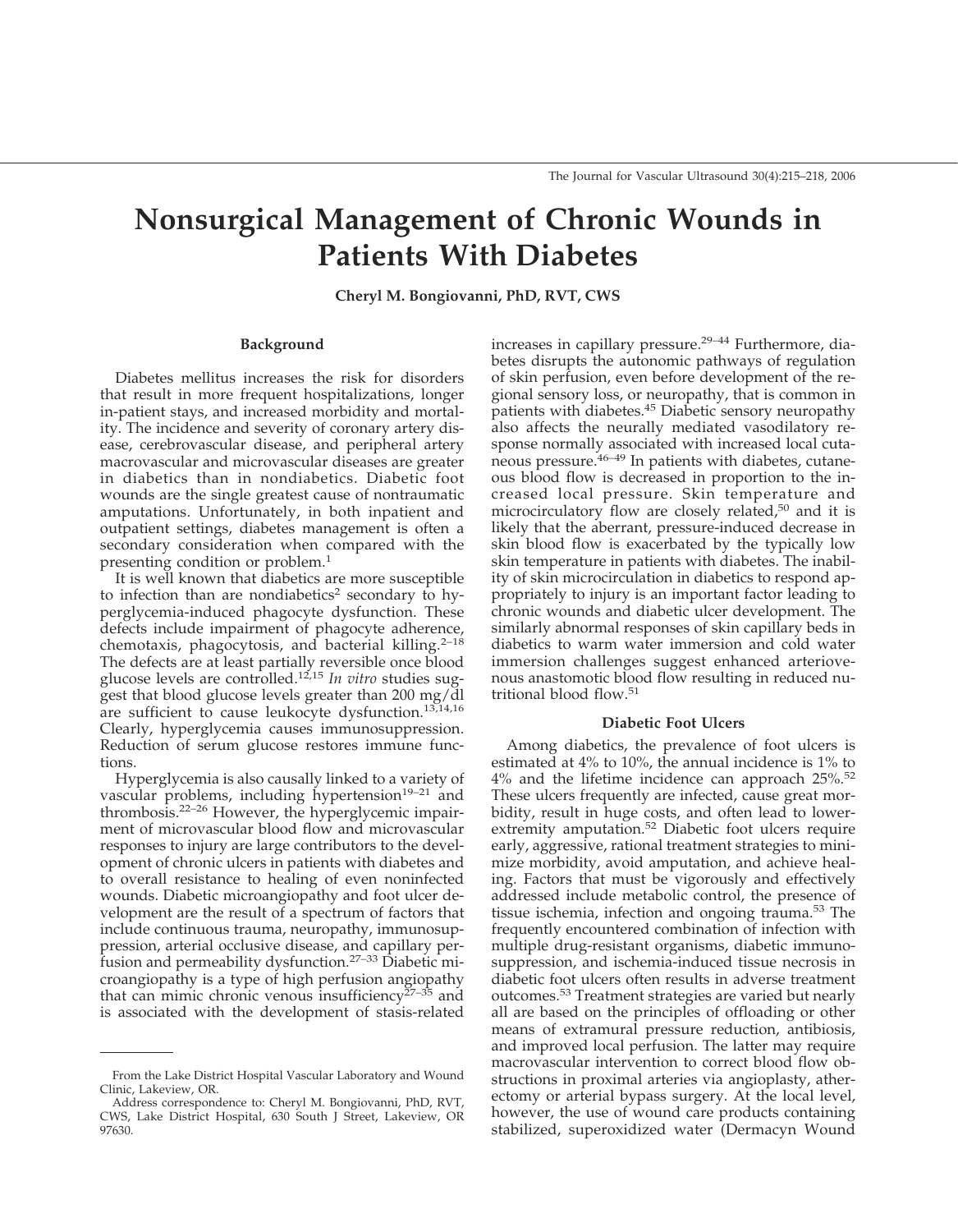Care. Oculus Innovative Sciences, Petaluma, CA) will often improve wound bed vascularity via increased capillary perfusion and acceleration of the development of neovascularity (Figures 1-3). The same superoxidized solutions kill most single-cell organisms within seconds of contact,<sup>54</sup> thus dramatically reducing bacterial bioburden. Both of these effects result in the significant acceleration of the granulation and epithelialization processes with complete healing occurring in less than 4 weeks on average. Of course, these results cannot be obtained without concomitant assertion of glycemic control, offloading, nutritional amendment and, whenever possible, smoking cessation. Documented improvements in  $TePO<sub>2</sub>$ , as seen in Figures  $1-3$ , are all measured within 1 cm of the ulcer and are sustained for at least 36 hours without additional exposure to superoxidized water. The visibly improved tissue oxygenation and blood flow is likely caused by dilation of precapillary arterioles, which reduces or eliminates the microvascular arteriovenous shunting that occurs in diabetic tissue beds. Unfortunately, smoking will immediately return TcPO<sub>2</sub> and microvascular perfusion to pretreatment levels. The failure to sustain tissue oxygen improvement greatly retards ulcer healing in diabetic smokers.

# **Leg Ulcers**

Leg ulcers are caused by circulatory impairment. In brief, a venous ulcer occurs when venous valves are damaged thus producing venous reflux, pooling and increased venous pressure. The increased pressure causes fluid to leak into surrounding tissues and this prevents local tissue oxygenation resulting in tissue necrosis and an open ulcer. Such wounds can be heavily exudative, malodorous and painful. Venous leg ulcers are the most common type of chronic wound with an annual incidence of 2.5 million.<sup>55</sup>



#### Figure 1

A 68-year-old woman with type II diabetes is shown with a fairly typical diabetic plantar ulcer that is circumscribed, invested with a thick layer of brittle callus and some macerated tissue. At the time of presentation  $(A)$ , the ulcer had been present for 13 months. This lesion was underlying the left second metatarsal head. The ulcer bed in  $(A)$  is dusky and cyanotic. TcPO<sub>2</sub> measured 5 mm lateral to the ulcer was  $35$  mmHg. The photo in  $(B)$  was obtained 36 hr after a single, 60-sec exposure to superoxidized water. Note the improved color of the ulcer itself and the surrounding tissue.  $TePO<sub>2</sub>$  measured at the same site, i.e., 5 mm lateral to the ulcer, was 89 mmHg.



## Figure 2

A 56-year old woman with type II diabetes, who has a 40 pack-year smoking history, is shown. (A) depicts a necrotic wound that developed on the dorsolateral aspect of the left foot when the patient wore a new pair of shoes. At this time, the wound had been present for 4 months. Purulent exudate was cultured and found to be positive for a very resistant strain of Escherichia coli. TcPO<sub>2</sub> measured 1 cm medial to the lesion was 41 mmHg.  $(B)$  was obtained 72 hr after a single, 2-min exposure of the wound to superoxidized water. The patient reported that she had refrained from smoking for the 72-hr period as well. TcPO<sub>2</sub> measured at the same site, *i.e.*, 1 cm medial to the ulcer was 78 mmHg. Note that necrotic material has sloughed leaving a clean, partially granulated wound bed that is free of purulent exudate. The lesion went on to heal completely by day 10.

An arterial ulcer results from arterial flow obstruction, resulting in tissue ischemia. These lesions are more common in diabetics than in nondiabetics and are usually extremely painful. Occasionally, leg ulcers may arise from a combination of both arterial and venous pathologies. Without restoration of tissue oxygenation and nutrition via improved capillary function, such wounds are very painful and are notoriously difficult to heal. Severe infection of such lesions is common. As with diabetic foot ulcers, the use of superoxidized water in the treatment of these lesions results in rapid and dramatic improvement.

## **Pressure Ulcers**

Pressure ulcers occur over bony prominences when a person is immobilized. Sustained pressure reduces cutaneous blood flow resulting in tissue ischemia, necrosis, and ulcer formation. Pressure ulcers can be small or large and can involve skin, muscle, and bone. More than 2 million pressure ulcers occur each year. Older individuals are particularly vulnerable to pressure ulcer development as are patients with hip fractures, people undergoing prolonged surgical procedures or hospitalizations, spinal cord injury patients, and patients who, for any reason, experience long periods of immobility. It can be argued that diabetic foot ulcers are, in fact, a form of pressure ulcer.

Any form of pressure ulcer in a diabetic patient requires aggressive and persistent treatment aimed at relieving the pressure (offloading), instituting glycemic control, eliminating infection and improving circulation to the region. Local, noninvasive monitoring of skin blood flow via laser Doppler flowmetry and/ or  $TePO<sub>2</sub>$  provide reliable documentation of the vascular status of wound tissues and can serve as predictors of wound healing.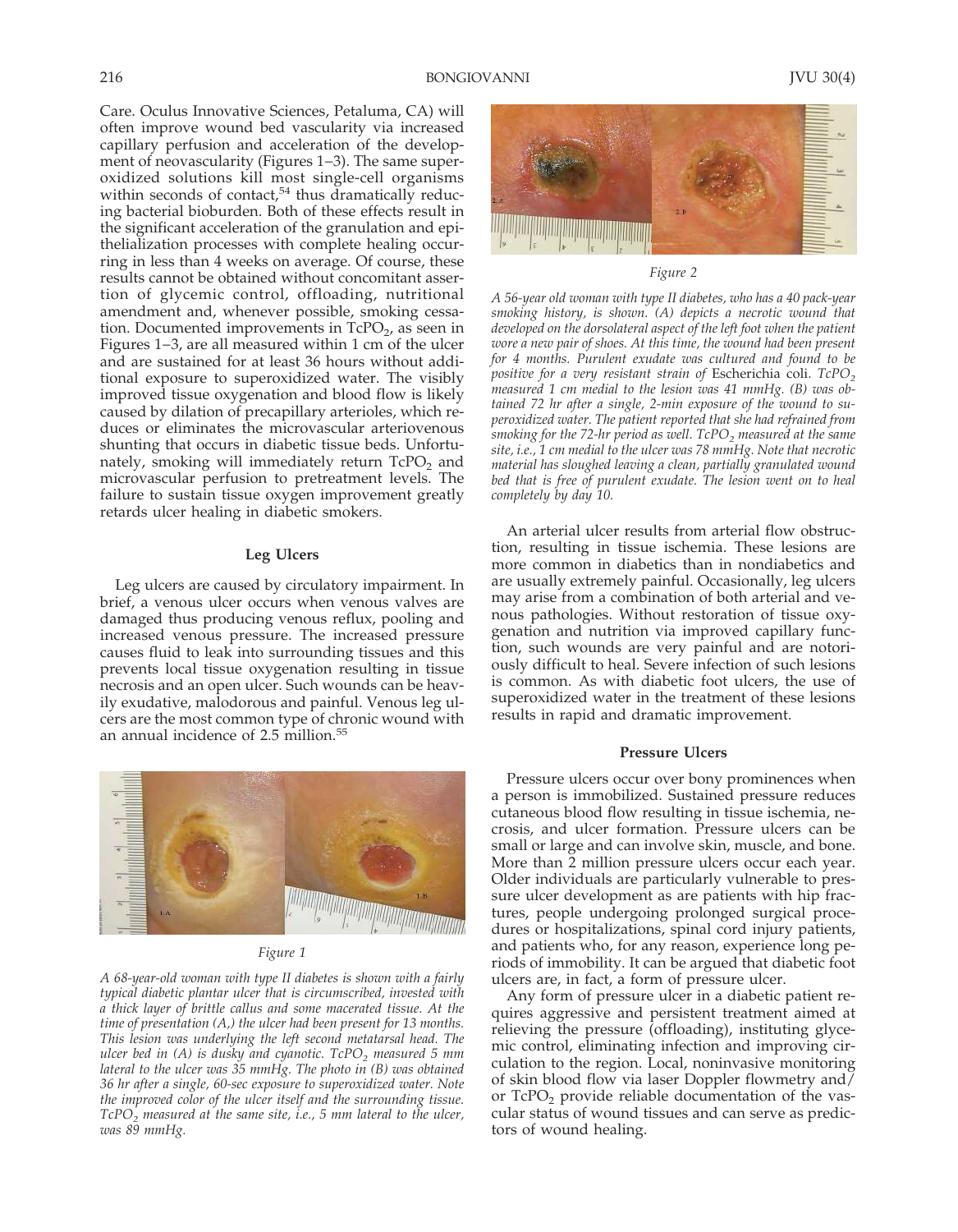

#### Figure 3

A 46-year-old woman with type II diabetes is shown. (A) shows a diabetic plantar ulcer underlying the right first metatarsal head. This wound had been present for a year. The second, fourth, and fifth toes had been amputated previously. At the time of presentation, the patient had already received 30 days of intravenous vancomycin for the methicillin-resistant Staphylococcus aureus infection present in the ulcer. Cultures obtained after presentation to the wound clinic were positive for vancomycin-resistant S. aureus. TcPO<sub>2</sub> obtained 1 cm medial to the ulcer was 23 mmHg. In (B), the ulcer is shown 48 hr after a single, 60-sec exposure to superoxidized water. Note the expansion of granulation tissue, reduction of surrounding maceration, absence of exudates, and reduction of ulcer diameter (8 mm diameter in A, 6-mm diameter in B). TcPO<sub>2</sub> obtained at this time was 80 mmHg.

## **Burns**

In the United States alone, more than one million burn cases occur each year.<sup>56</sup> When burns occur in diabetic patients, healing is delayed by the vascular insufficiency caused by diabetes per se as well as the immunosuppression and insulin deficiency of this disease.<sup>57</sup> The circulatory impairment affects the peripheral arteries and results in tissue hypoxia. The inhibition of phagocytosis cased by hyperglycemia leaves the diabetic burn victim particularly susceptible to infection. Insulin deficiency negatively affects fibroblasts, thus reducing protein synthesis and glucose absorption.<sup>58</sup>

In a recent study, Shalom et al.<sup>59</sup> noted that diabetic burn patients were older, underwent more surgical procedures, and had a greater rate of mortality than their matched, nondiabetic burn patient counterparts. Furthermore, diabetics had a higher incidence of scald burns to the legs and feet than did the nondiabetic group, and this scenario is likely the result of diabetic sensory neuropathy.

The diabetic burn patient has several unique requirements.<sup>59</sup> The prevalence of burns to the legs and feet is associated with elevated infection rates, prolonged hospitalization, and increased need for skin grafting. The older age of diabetic burn patients carries with it an increased rate of morbidity and mortality secondary to the comorbidities that are common to diabetics of long standing. The combination of poor wound healing and diabetic immunosuppression increases the incidence of cellulitis and sepsis. Burn injury in diabetics exacerbates insulin resistance thus requiring rigid glucose control. The decreased vascularity in the legs and feet of diabetics leads to further tissue hypoxia and necrosis.

Accelerated development of clean granulation tissue and neovascularity, facilitated by use of superoxidized water, predispose burned areas to readily accept skin grafts. Close monitoring of adjacent skin perfusion, via  $TePO<sub>2</sub>$  and/or laser Doppler flowmetry is a valuable tool in the estimation of healing potential. The profound antibiotic capability of superoxidized water, the lack of mammalian tissue toxicity and positive microvascular effects make this agent uniquely appropriate for facilitating healing in diabetic burn patients.

#### Summary

Wounds fail to heal in a timely and orderly manner when regional blood flow is impaired, when infections are present and host immune mechanisms are damaged, and when invading flora are multidrug resistant. In the diabetic patient, the impact of all of these factors is commonly present and can have devastating effects, including limb loss and death. Key to healing wounds in diabetics is the resolution of metabolic issues, restoration of blood flow to ischemic and hypoxic tissues, and elimination of infection. None of these goals is simple, but all are necessary to reduce the staggering economic and social costs of wound care in diabetics. New wound treatment options, including superoxidized water and negative pressure devices,<sup>60</sup> antibacterial dressing materials, etc are having a positive effect on healing outcomes in general. New agents for ameliorating diabetes itself are increasingly available and will, hopefully, allow the patient to disrupt the downward spiral so common to the development, and retarded healing, of chronic wounds that occur in patients with diabetes.

#### **References**

1. Clement S, Braithwaite SS, Magee MF, et al. Management of diabetes and hyperglycemia in hospitals. Diabetes Care. 2004;27:553-591.

2. Wheat L. Infection and diabetes mellitus. Diabetes Care. 1980;  $3:187 - 197$ 

3. The Expert Committee on the diagnosis and Classification of Diabetes Mellitus. Report of the Expert Committee on the Diagnosis and Classification of Diabetes Mellitus. Diabetes Care. 2003;26(Suppl  $1):S5 - S20.$ 

4. Jencks SF. Accuracy in recorded diagnoses. JAMA 1992;267: 2238-2239.

5. Levetan CS, Passaro M, Jablonski K, et al. Unrecognized diabetes among hospitalized patients. Diabetes Care. 1998;21:246-249.

6. Norhammar A, Tenerz A, Nilsson G, et al. Glucose metabolism in patients with acute myocardial infarction and no previous diagnosis of diabetes mellitus: a prospective study. *Lancet.* 2002;359:  $2140 - 2144.$ 

7. Greci LS, Kailasam M, Malkani S, et al. Utility of HbA<sub>1c</sub> levels for diabetes case finding in hospitalized patients with hyperglyce-<br>mia. Diabetes Care. 2003;26:1064-1068.